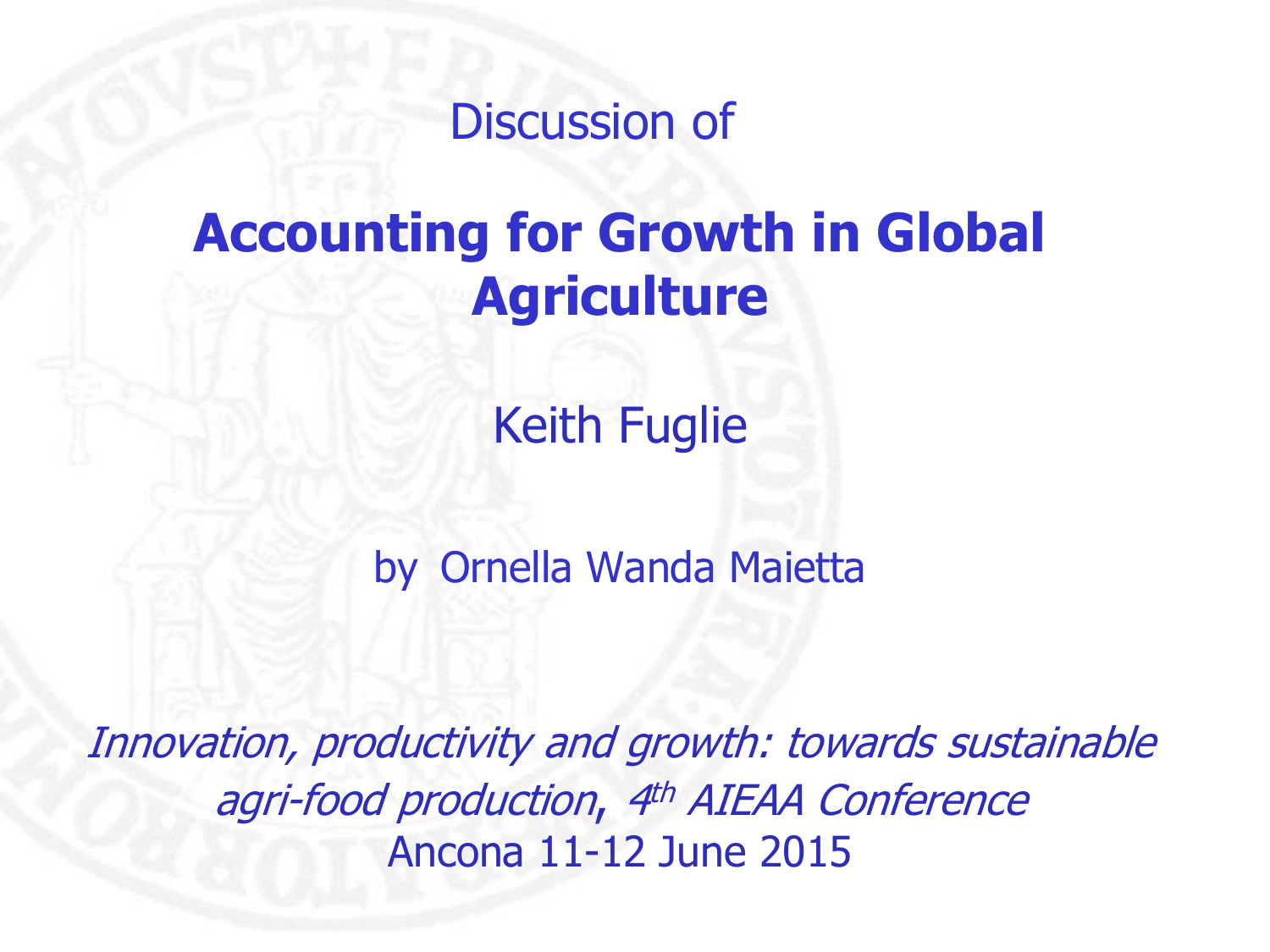Main question of the paper

How much has total factor productivity (TFP) grown in world agriculture over the 1961- 2012 period?

A relevant question: Expo 2015 – Feeding the planet, Energy for Life G7: world temperature reduction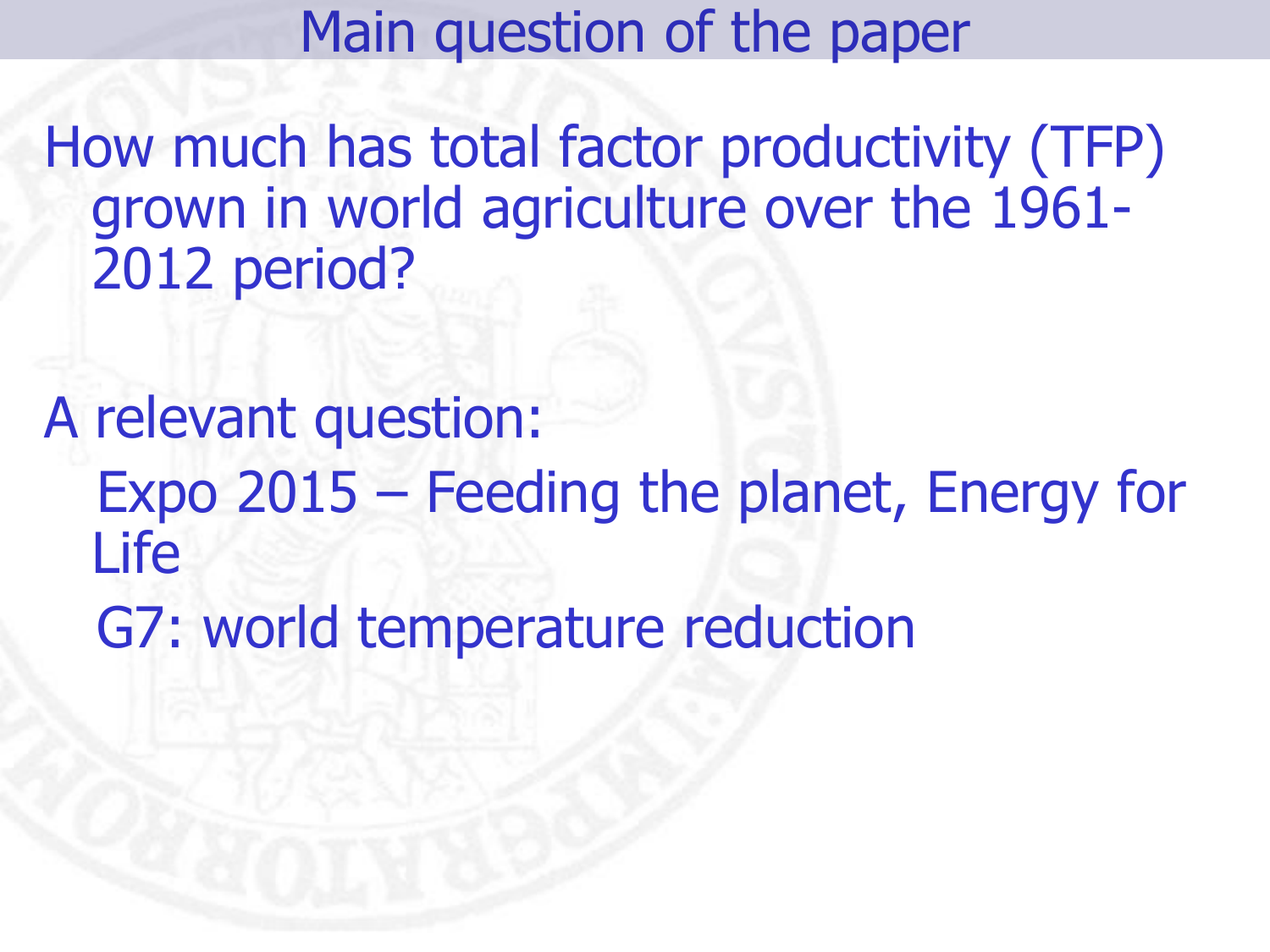Empirical procedure

**Growth Accounting**: a deterministic nonfrontier methodology applied to macro units to obtain a primal measure

Assumptions:

- constant returns to scale technology
- perfect competition
- absence of factor hoarding
- absence of inefficiency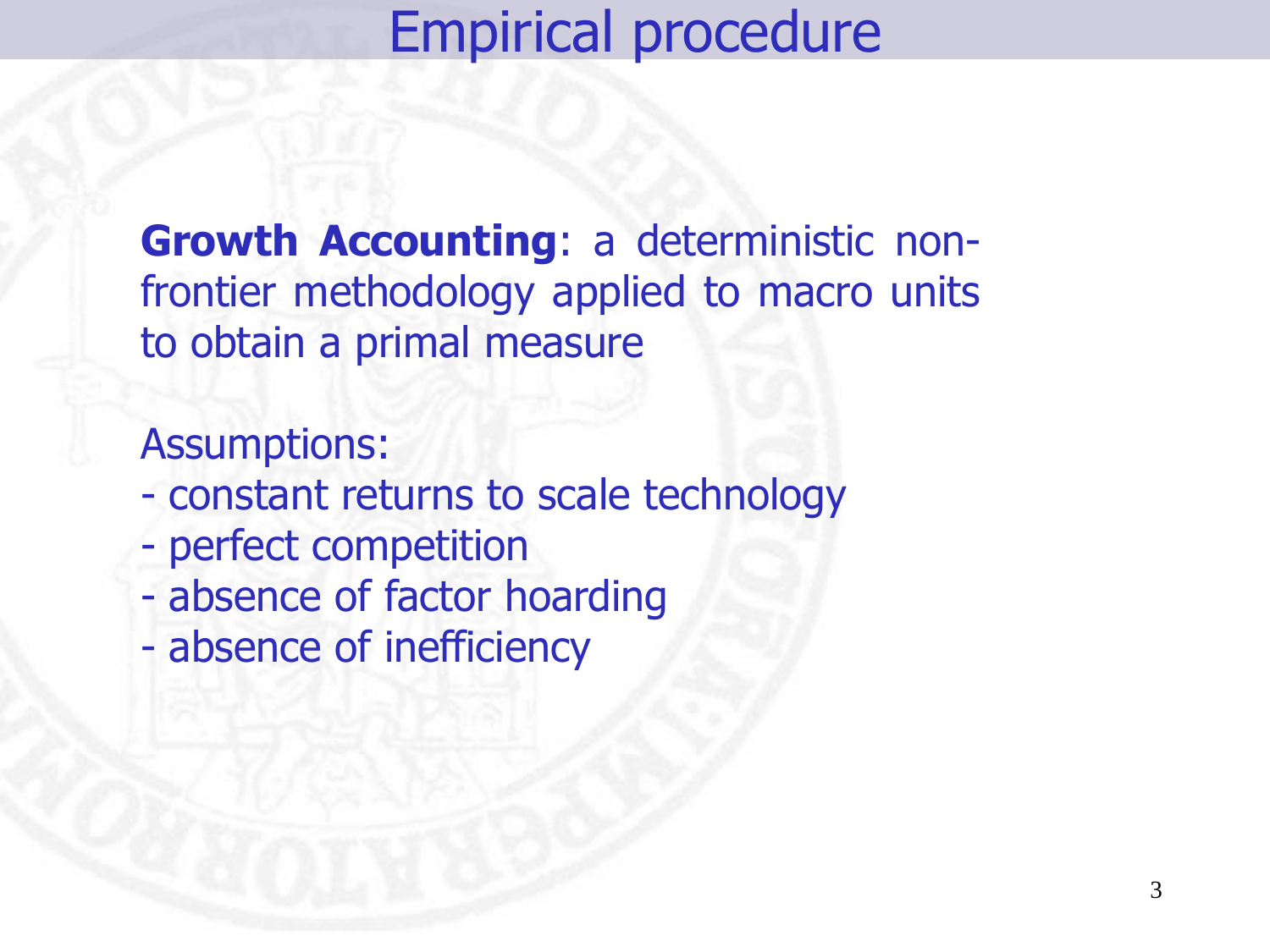# Data

#### FAO data 1961-2012 years country coverage: 99.9% of world agricultural output plus

data sourced from

- International Fertilizer Association
- International Labor Organization
- National Bureaus of Statistics or other national

in case of need

agricultural input cost shares borrowed from similar countries reported in other papers/sources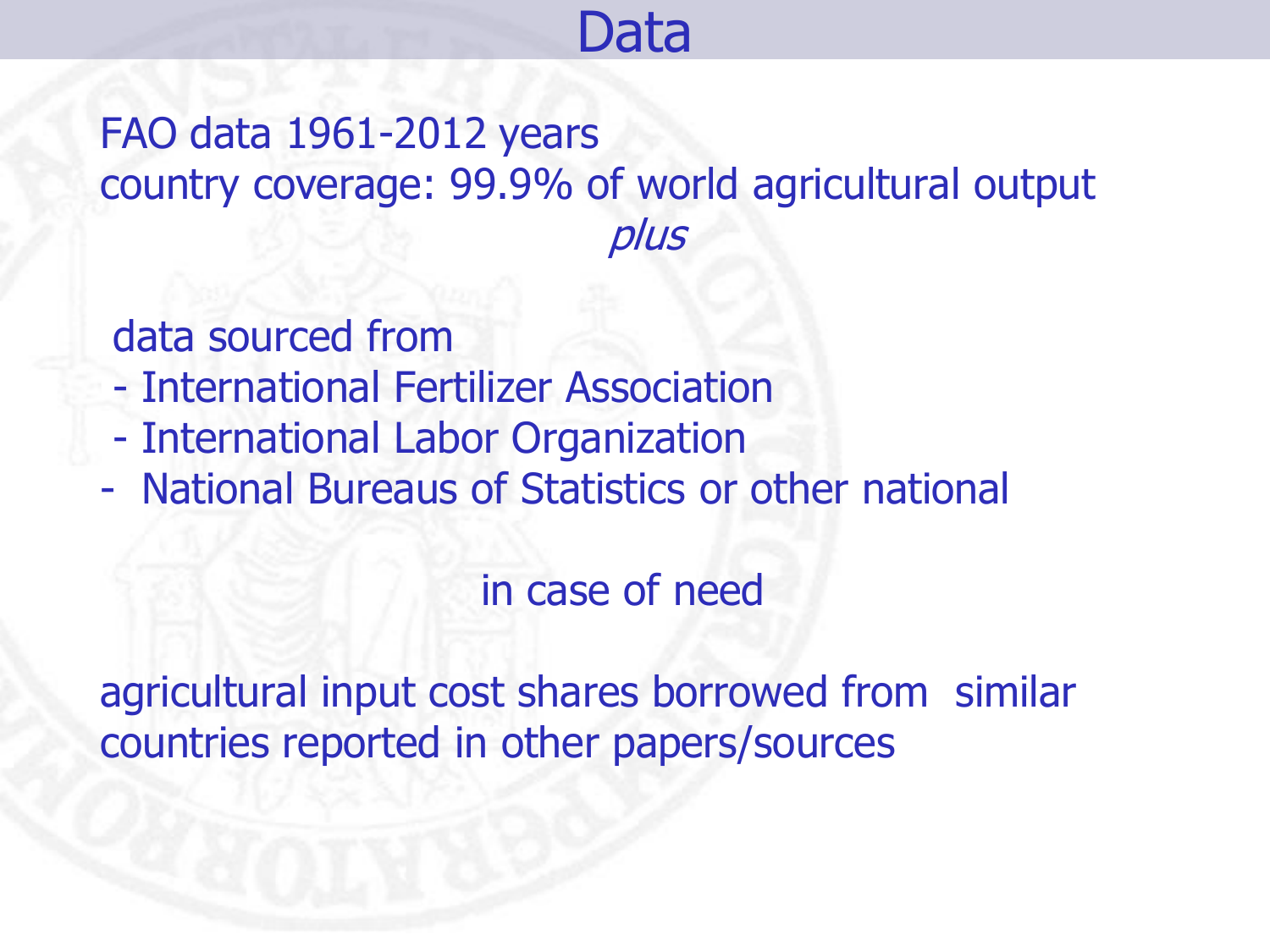Main results (1)

• Physical input accumulation is no longer a driver of output growth

• Immaterial inputs (public and private R&D and human capital investment) are the drivers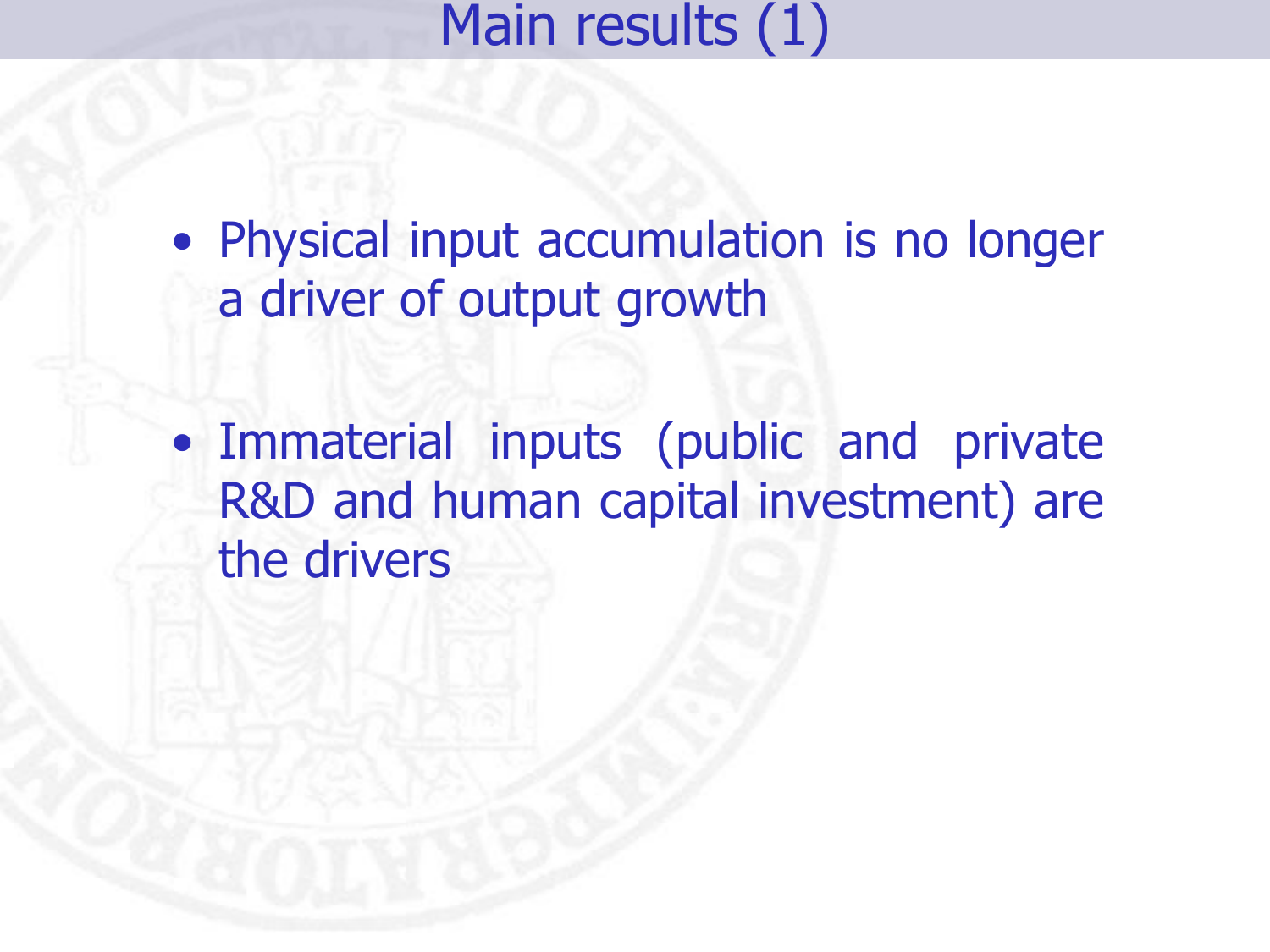# Main results (2)

# The contribution of physical input accumulation to output growth is disentangled and quantified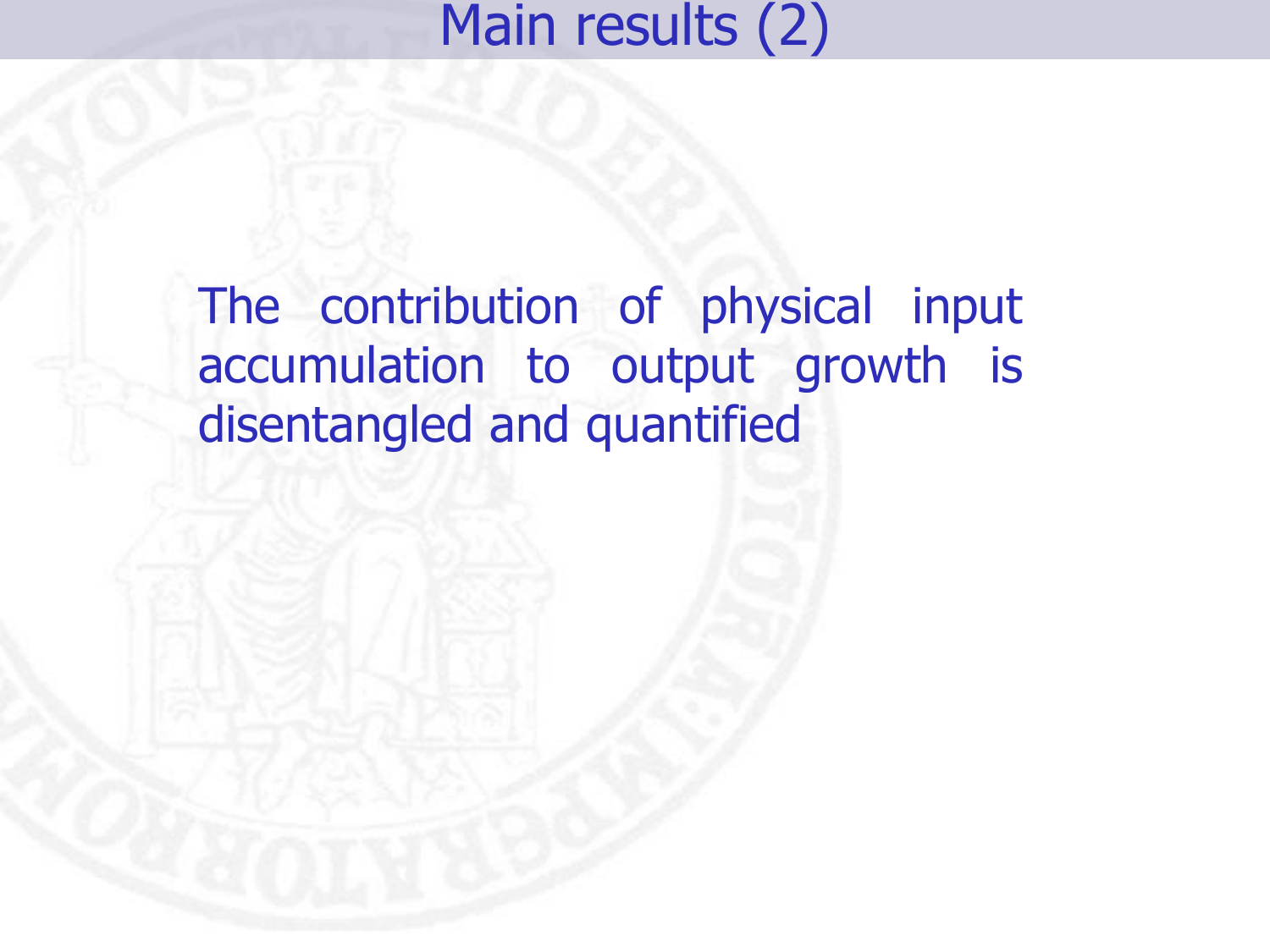## Observations about the procedure

 TFP growth measures crucially depend upon the cost shares that are used: the assumption is of a common technology of the alike country (not the same state of technology)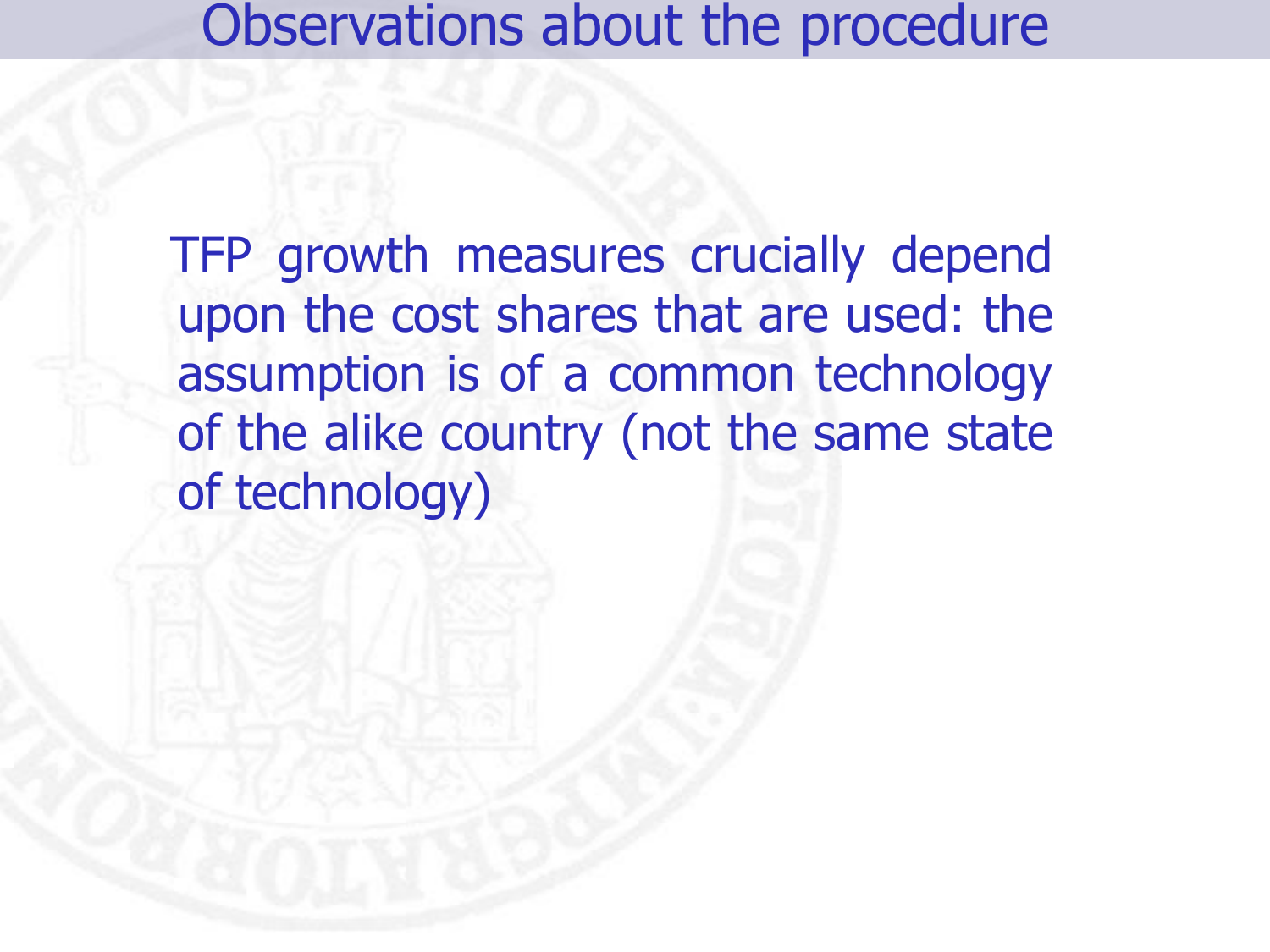### Some robustness checks?

labour share underestimated in presence of self-employment (Gollin, 2002)

- use of shadow prices